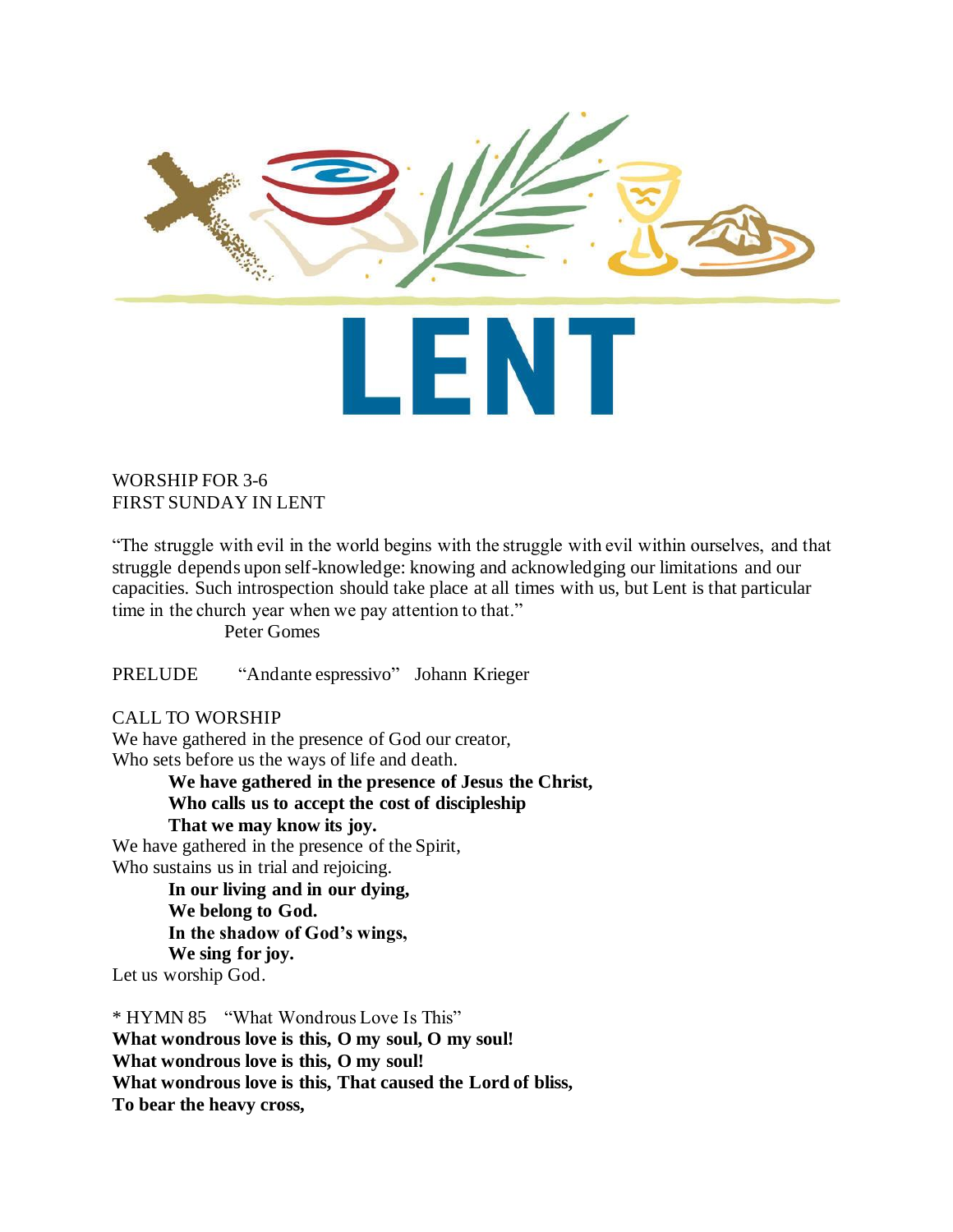**For my soul, for my soul, To bear the heavy cross for my soul.**

**To God and to the Lamb, I will sing, I will sing! To God and to the Lamb, I will sing, I will sing! To God and to the Lamb, Who is the great "I AM, " While millions join the theme, I will sing, I will sing! While millions join the theme, I will sing.**

**And when from death I'm free, I'll sing on, I'll sing on! And when from death I'm free, I'll sing on, And when from death I'm free, I'll sing and joyful be, And through eternity, I'll sing on, I'll sing on, And through eternity, I'll sing on.**

# CALL TO CONFESSION

### PRAYER OF CONFESSION

**Merciful God, whose care never ceases, we come to you as we are. We are tired from trying to do more than we can manage. We are anxious about problems which go unresolved. We are worried about events beyond our control.** 

**For mistakes we cannot redeem, for tasks left undone, for uncertain goals, we need your forgiveness and ask for your understanding. For recovery of strength and enthusiasm, we pray for your Spirit. For fullness of life, generous hearts, and contented souls, we pray to be followers of Christ Jesus. In your mercy, restore us and lead us. Amen.**

#### ASSURANCE OF PARDON

CONGREGATIONAL RESPONSE (#83, vs. 5)

**All glory to our Lord and God For love so deep, so high, so broad: The Trinity whom we adore Forever and forevermore.**

ANTHEM Thee, Lord, Would I Serve" Mark Bender

## SERVICE OF GIVING

 Invitation Offertory "Largo" John Travers \*Response **Praise God, from whom all blessings flow, Praise God, all creatures here below, Praise God above, you heavenly hosts Creator, Christ, and Holy Ghost. Amen. \***Prayer of Dedication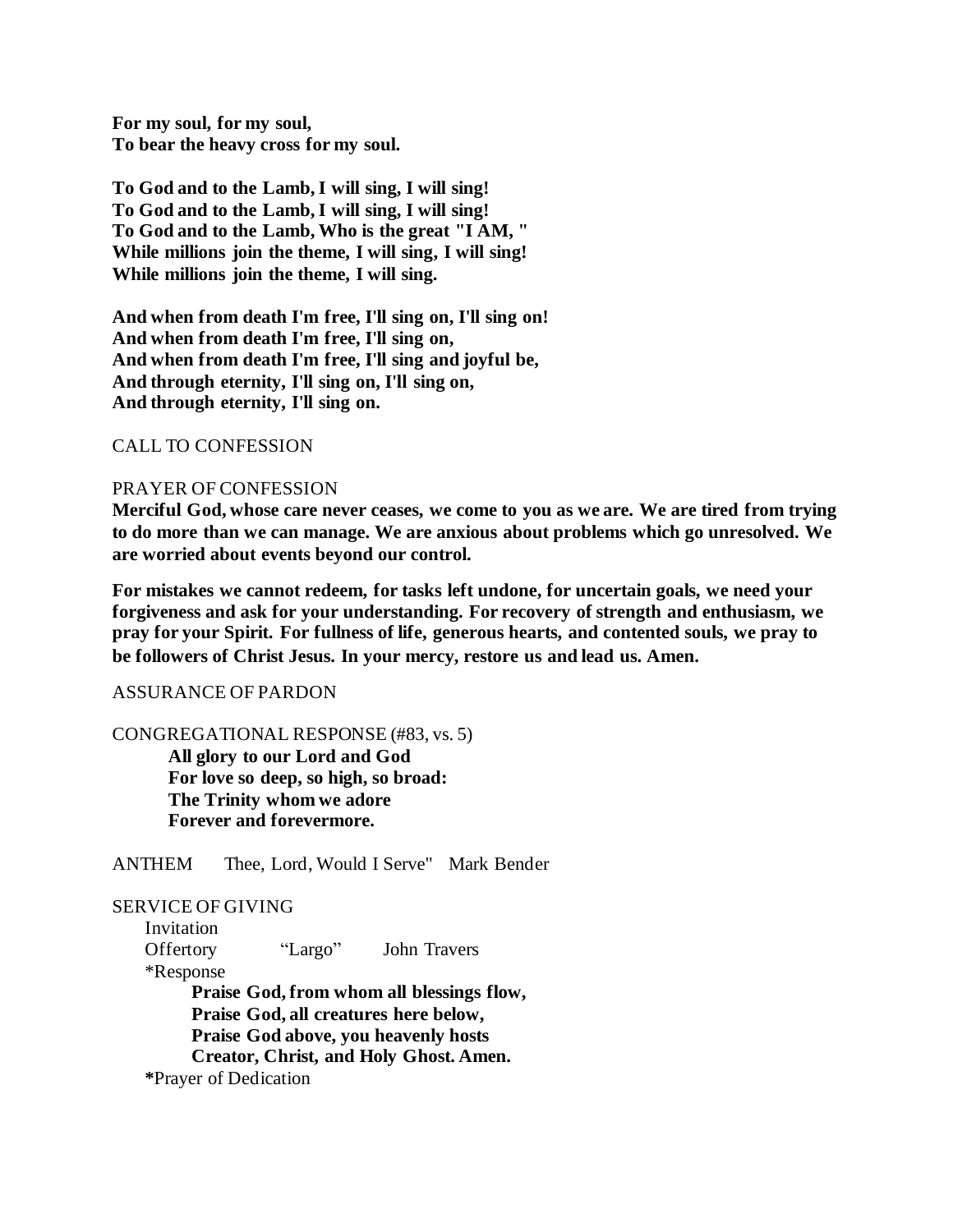(At this time, children are dismissed to attend Children's Church.)

SCRIPTURE LESSON Deuteronomy 26:1-11

### PSALM 91

You who dwell in the shelter of the Most High, abide under the shadow of the Almighty.

**You shall say to the Lord, "You are my refuge and my stronghold, my God in whom I put my trust."**

God shall deliver you from the snare of the hunter and from the deadly pestilence.

> **God's pinions will cover you, and you shall find refuge under the wings of the Lord, whose faithfulness shall be a shield and buckler.**

You shall not be afraid of any terror by night, nor of the arrow that flies by day;

> **Of the plague that stalks in the darkness, nor of the sickness that lays waste at mid-day.**

A thousand shall fall at your side and ten thousand at your right hand, but it shall not come near you.

> **Your eyes have only to behold to see the reward of the wicked.**

Because you have made the Lord your refuge, and the Most High your habitation,

**there shall no evil happen to you,** 

**neither shall any plague come near your dwelling.**

For God shall give the holy angels charge over you,

to keep you in all your ways.

**They shall bear you in their hands, lest you dash your foot against a stone.**

SCRIPTURE LESSON Luke 4:1-13

SERMON "Getting Through the Wilderness"

THE LORD'S SUPPER

INVITATION

PRAYER OF THANKSGIVING AND THE LORD'S PRAYER

#### WORDS OF INSTITUTION AND SHARING OF ELEMENTS

(Communion will be served in the pews today. Please receive the bread or cup as they are offered to you by a deacon. Hold it until all have been served and we will eat and drink together at the pastor's guidance.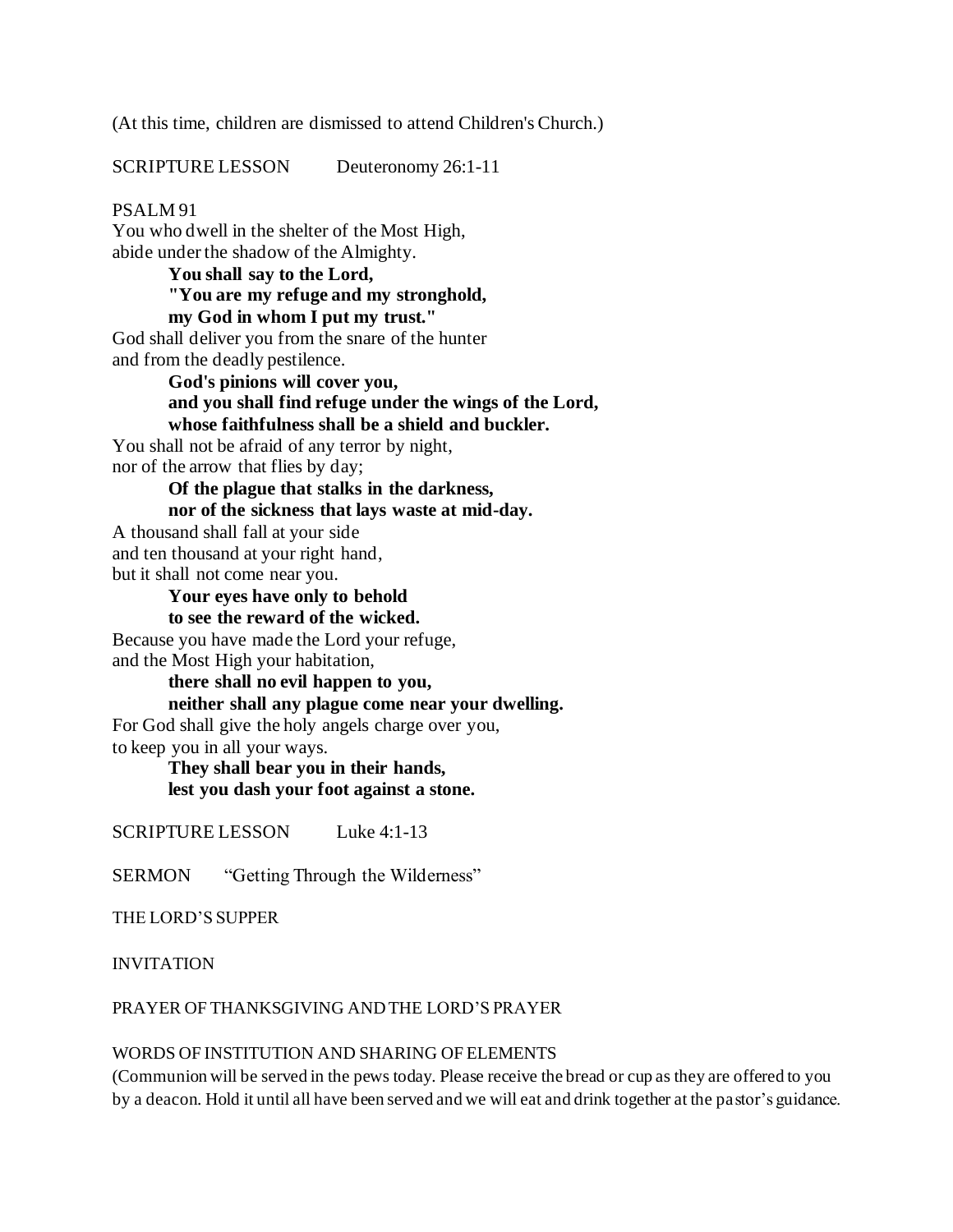We serve grape juice, not wine. Gluten-free wafers are on the trays with the bread. In the Congregational United Church of Christ, we celebrate the Lord's Supper with openness and welcome. Everyone is invited to the table, regardless of church membership or denominational affiliation.)

#### PRAYER AFTER COMMUNION

\*HYMN (insert) "Now Quit Your Care" **Now quit your care and anxious fear and worry; For schemes are vain and fretting brings no gain; Lent calls to prayer, to trust and dedication; God brings new beauty nigh. Reply, reply, reply with love to Love most high.**

**To bow the head in sackcloth and in ashes, Or rend the soul-- such grief is not Lent's goal; But to be led to where God's glory flashes, His beauty to come near. Make clear, make clear, make clear where truth and light appear.**

**For is not this The fast that I have chosen? — The prophet spoke — To shatter every yoke Of wickedness The grievous bands to loosen Oppression put to flight, To fight, to fight, To fight 'til every wrong's set right.**

**For righteousness And peace will show their faces To those who feed The hungry in their need, And wrongs redress, Who build the old waste places, And in the darkness shine. Divine, divine, Divine it is when all combine!**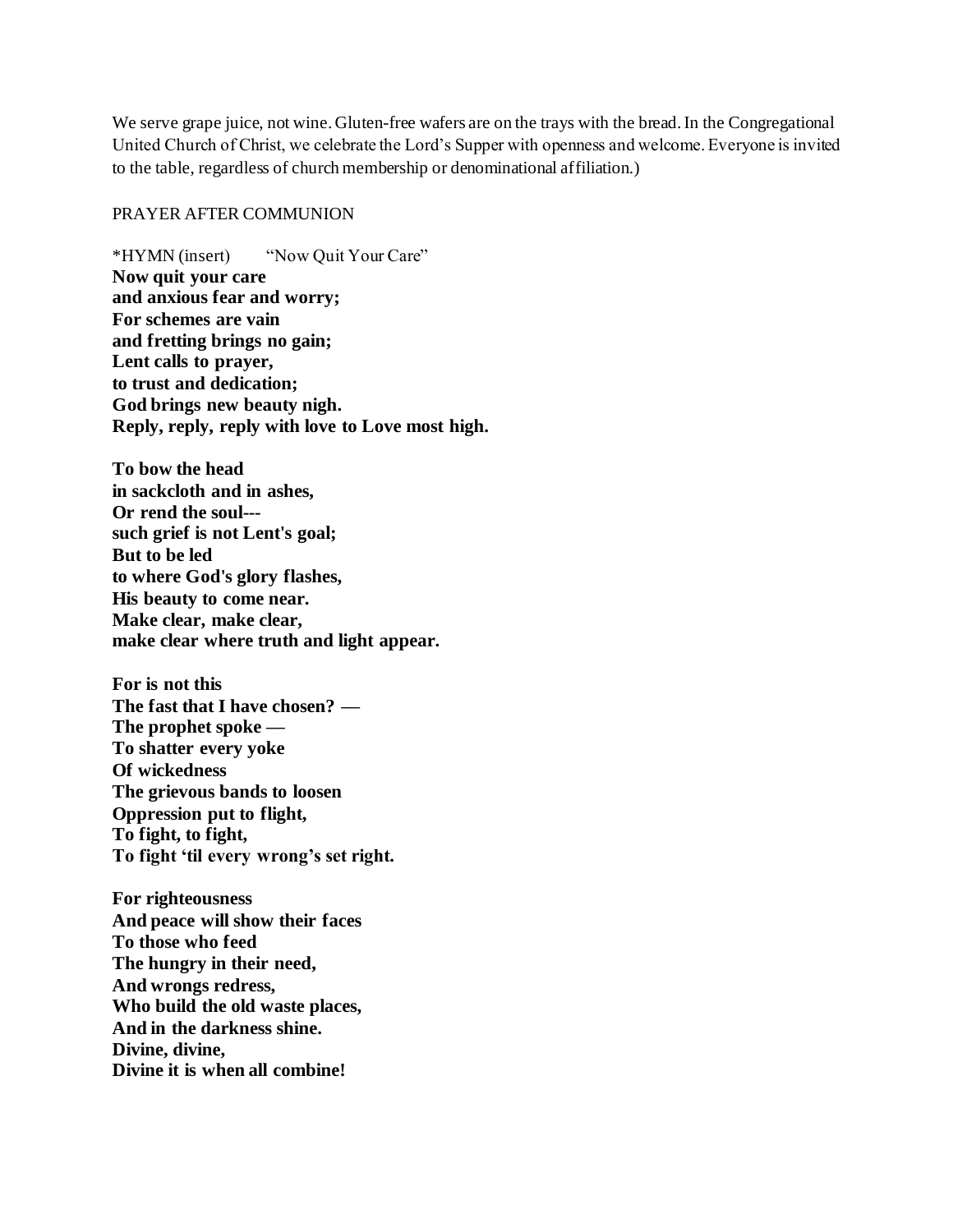**Then shall your light Break forth as doth the morning; Your health shall spring, The friends you make shall bring God's glory bright, Your way through life adorning; And love shall be the prize. Arise, arise, Arise! and make a paradise!**

\*BENEDICTION

\*CHORAL RESPONSE

POSTLUDE "Toccata in C Minor" Johann Gottfried Walther

Prayer of Confession from Allen Happe. Reprinted by permission of the publisher from *Touch Holiness*, ed. Ruth C. Duck and Maren C. Tirabassi, Copyright © 1990 The Pilgrim Press. "Now quit your care" Words - ©1964 Oxford University Press. Contributors: Percy Dearmer Reprinted by Permission under ONE LICENSE #A-715458. All rights reserved.

| Minister:                        | The Rev. Bill Lovin    |
|----------------------------------|------------------------|
| Director of Children's Programs: | The Rev. Ann Molsberry |
| Organist:                        | <b>Bill Crouch</b>     |
| <b>Choir Director</b>            | Chris Nakielski        |
| Office Manager                   | Jenn Harden            |

**WE'RE GLAD THAT YOU HAVE JOINED US FOR WORSHIP THIS MORNING.** We are putting the safety of both the vaccinated and the unvaccinated in our congregation and the community first. Masks are required for all people in all parts of the building. We will keep social distance in the pews. While there is no coffee hour, worshippers may talk with each other in Rockwood Hall as they leave.

**WE ARE NOW LIVE STREAMING OUR WORSHIP SERVICES AT 10:15 ON SUNDAY MORNING.** You can join us online in real time at https://vimeo.com/event/1424751. This streaming address is the same each week.

**RECORDINGS OF THE WORSHIP SERVICES** are posted after worship on Sunday at [https://vimeo.com/channels/1547852.](https://vimeo.com/channels/1547852) The recordings remain up permanently, so you can watch past worship services at your convenience or recommend them to a friend.

**FLOWERS FOR WORSHIP SERVICES—**If you would like to contribute flowers for the worship services on upcoming Sundays please call the office to let Jenn know or sign up on the sheet in Rockwood Hall.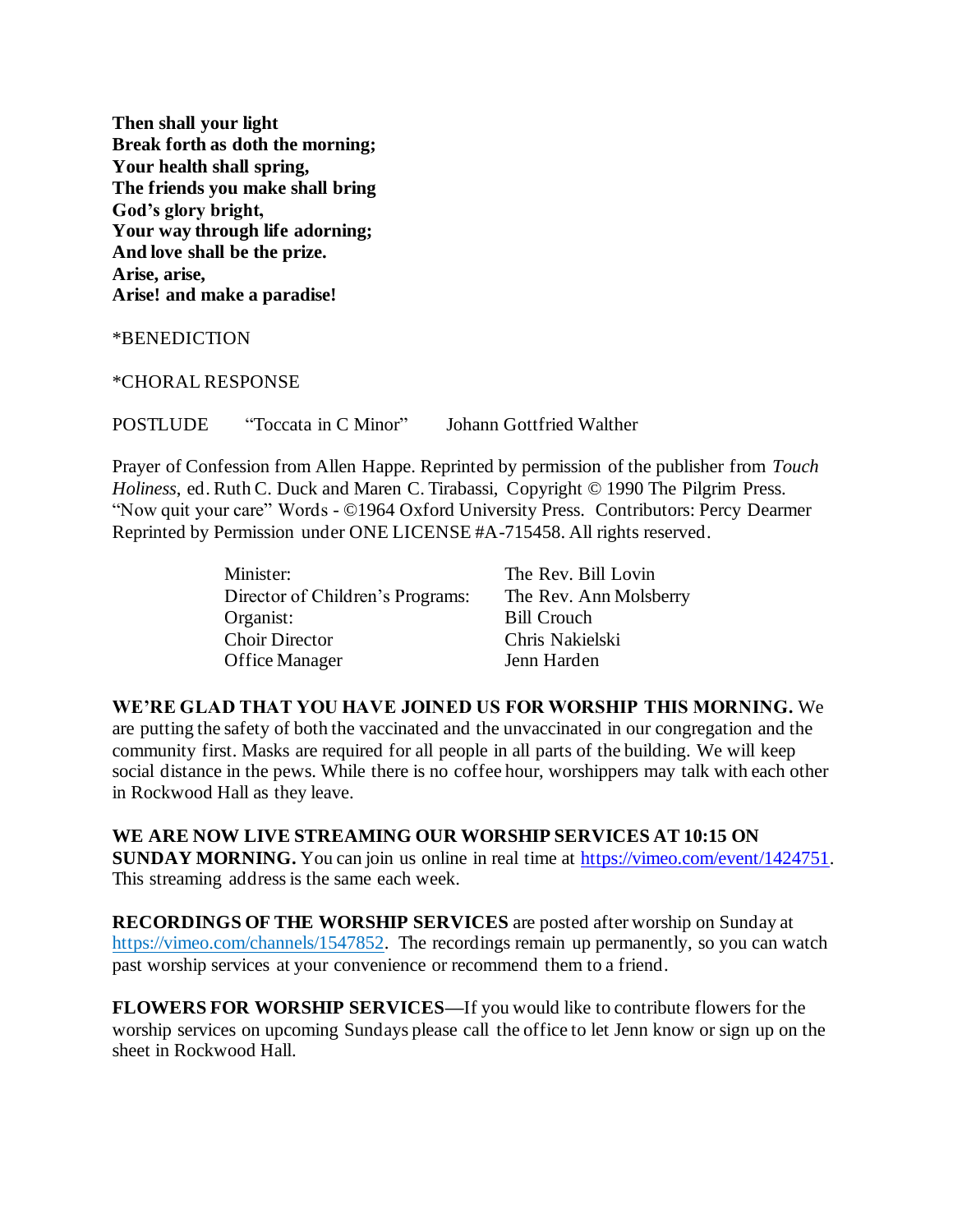**A SPECIAL OFFERING TO SUPPORT THE UKRAINIAN CRISIS RESPONSE FUND OF CHURCH WORLD SERVICE** will be received during worship next Sunday, March 13. Our Mission Board is calling for this offering to help provide humanitarian assistance to people displaced as a result of the violence and bolster partners in Europe to serve the most vulnerable. More information can be found a[t www.cwsglobal.org/appeals/ukraine-crisis-response-fund/](http://www.cwsglobal.org/appeals/ukraine-crisis-response-fund/)

**THE CHURCH COUNCIL IS FORMING A SAFETY COMMITTEE** to review building security and related issues. If you would like to be a part of this important work, please talk with Tom Mittman or call the church office at 319-337-4301.

**LENT BIBLE STUDY LOOKS AT LUKE:** A new Bible study will look at the ministry of Jesus in the Gospel of Luke. Together we will watch what Jesus does, listen to what he says, and go where he goes. All of this will lead to an exploration of the last week of his life near the end of the Gospel. We will meet together by Zoom at 7:00 p.m. on Wednesday evenings from March 9 through April 6. If there is interest, a daytime group could also be formed.

Since the summer of 2020 we have studied several books of the Bible through free-flowing and honest discussions. Please consider being a part of this study as we move together through Lent. If you are interested or have questions, please call Bill Lovin at the church (319-337-4301) or email him at uccicrev@uccic.org.

**ONE GREAT HOUR OF SHARING:** On Palm Sunday, April 10, we will dedicate our One Great Hour of Sharing (OGHS) offering. This offering has long been an important part of the life of our congregation. For many years now, we have been on the list of Top 100 giving churches.

This year's theme, "Love Remains," comes from Paul's well-known words: "And now these three remain: faith, hope and love. But the greatest of these is love." (1 Cor. 13:13) In a world where communities are being displaced by the catastrophes of war, famine, and natural disaster, our congregation joins with many others in standing in faith, hope, and love with those who seek to move beyond the trauma of displacement toward the promise of healing and peace. Your generous gift will support the relief work of not only the UCC but also many other denominations united in caring for refugees, in providing medical care, and in disaster recovery efforts. You can watch videos about the work that OGHS makes possible [by clicking here:](https://www.ucc.org/oghs_oghs-videos/)

Let us join in this great tradition and give generously, not because we have to, but because we can.

**THE SHELTER HOUSE BOOK SALE** will be held March 26-27. Book donations and volunteer sorting have begun at the Old Antique Car Museum – 860 Quarry Road, Coralville. Our church has historically been a strong supporter of this sale. At the last sale we earned \$21,000 for Shelter House, working side by side with many other community volunteers. Please begin to get your book donations ready! If you need someone to pick up your donations, someone from the volunteer team can come to your home. Donations can be dropped off at Rockwood Hall and a volunteer can take them to the sale site. John Fieselmann and Donna Hirst are members of the Planning Committee and can answer any questions you have.